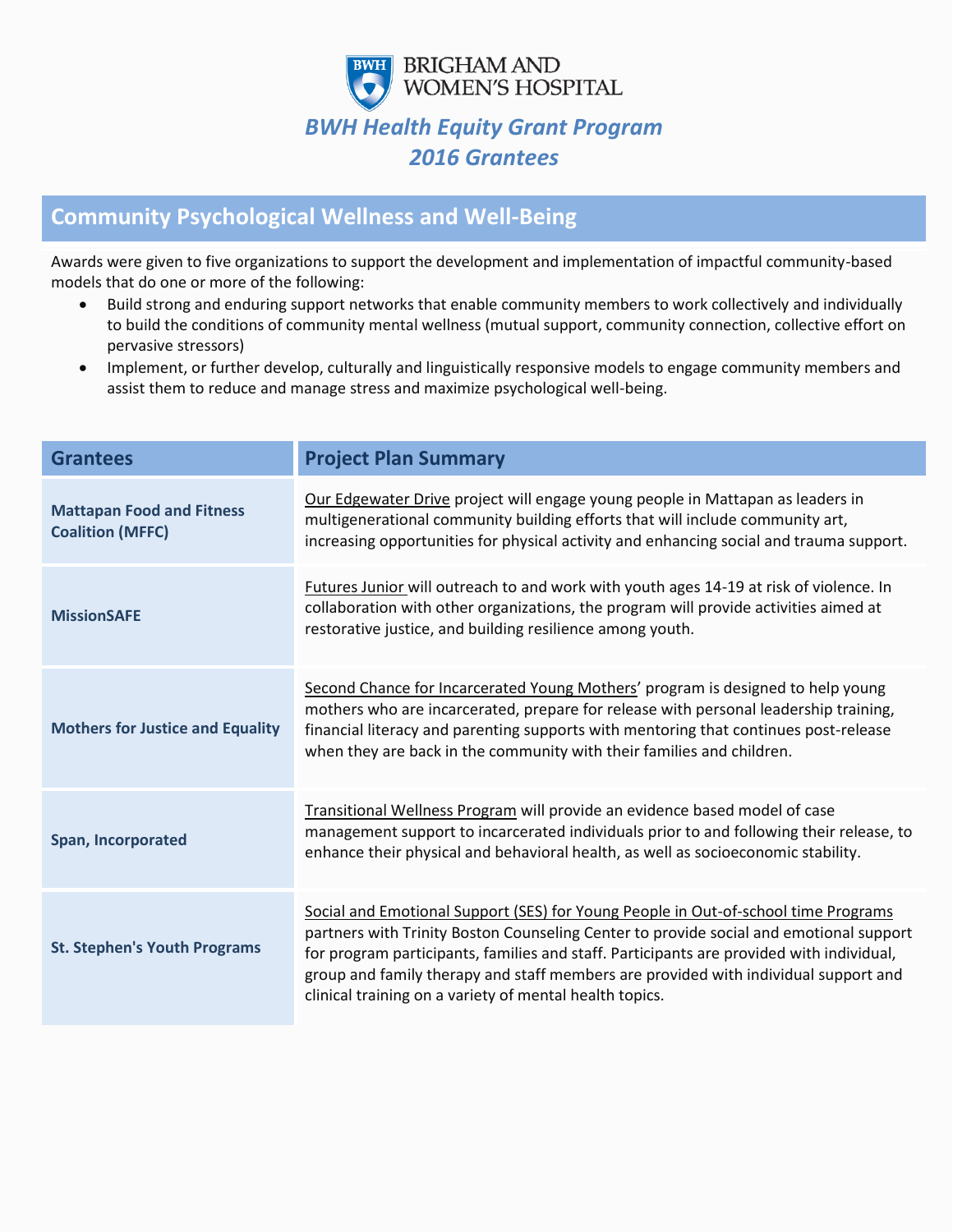## **Strengthen Employment and Job Skills Development Opportunities for Community Residents**

Five health equity grants were given to organizations with projects focused on strengthening employment and job skills development opportunities for community residents. Grantees in this area have proposed projects that do one or more of the following:

- Advance partnership approaches with training and job development organizations to increase participation and success for residents in priority communities, particularly those with high rates of unemployment/underemployment.
- Build relationships with employers or intermediary organizations to maximize alignment between employers' workforce needs and employment opportunities for local residents, and design and implement strategies to enable increased job training, mentoring, and employment opportunities for community residents

| <b>Grantees</b>                                        | <b>Project Plan Summary</b>                                                                                                                                                                                                                                                                                                                                             |
|--------------------------------------------------------|-------------------------------------------------------------------------------------------------------------------------------------------------------------------------------------------------------------------------------------------------------------------------------------------------------------------------------------------------------------------------|
| <b>College Bound Dorchester</b>                        | College Connections is designed to prepare highly disengaged and proven at-risk<br>students with the skills and support networks needed to succeed. It provides HiSet<br>preparation and ESOL, remedial coursework instruction/transition coaching and on-<br>going college support until degree completion.                                                            |
| <b>The HEART Consortium</b>                            | The HEART (Health Education Action Research and Technology) Home Health Aide<br>Support Program is designed to provide home health aide training for entry level<br>employment in the healthcare sector, promote networking among home health aides<br>to reduce isolation inherent in their work and to expand opportunities for job growth<br>and career development. |
| <b>Sociedad Latina</b>                                 | Sociedad Latina's Workforce Development Pathways program supports young people<br>ages 14-21 from Boston's low-income Latino and Mission Hill/Roxbury communities<br>providing them with skill building and exploration, sector-specific training, internship<br>placements, mentoring and academic case management.                                                    |
| <b>Urban League of Eastern</b><br><b>Massachusetts</b> | The Mature Workers SKILLS Program will provide job training and skills development to<br>individuals 45 years and above to support their reentry to the workforce or stay<br>employed in viable jobs, thus allowing them to gain and maintain their financial<br>independence.                                                                                          |
| <b>Unitarian Universalist Urban</b><br><b>Ministry</b> | Believe in Success job readiness program offers trauma survivors a healing and<br>nurturing environment in which to develop life navigational skills that enable survivors<br>to succeed in next step skills training, entry level work or secondary education.                                                                                                         |